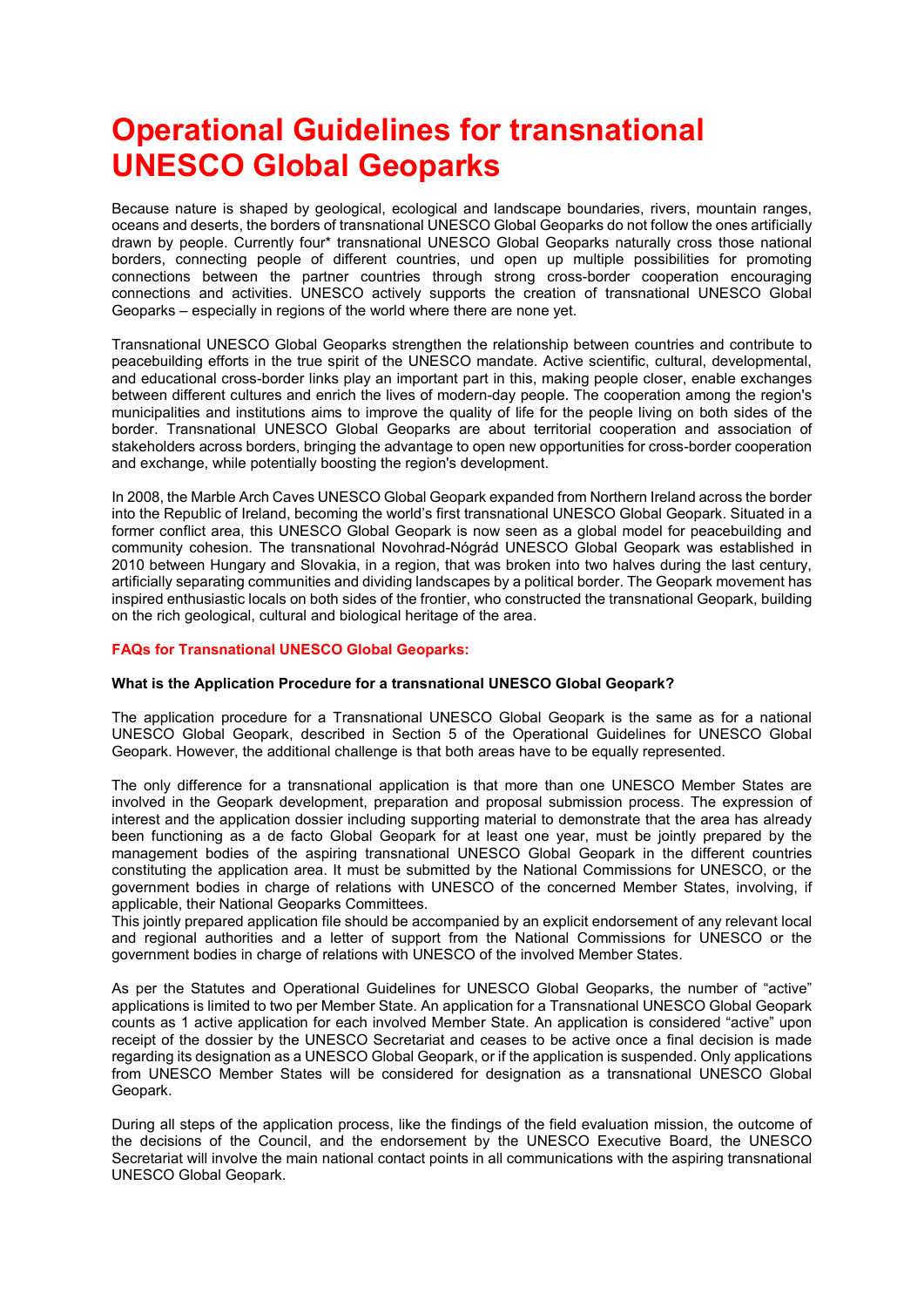## **What are the application criteria for a transnational UNESCO Global Geopark?**

A transnational UNESCO Global Geopark must respond to the same criteria as for any UNESCO Global Geopark, as described in Section 3 of the Operational Guidelines for UNESCO Global Geoparks, introducing the brand UNESCO Global Geopark as a label of excellence for areas that meet the criteria set by the above mentioned guidelines and that the different national areas involved must present a balanced distribution in important features.

UNESCO together with the GGN has developed a checklist for aspiring areas available online (very soon), which is also valid for transnational candidates. It is a quick and clear-cut self-evaluation check on a traffic light color-code scoring on which aspiring transnational UGGps can check whether it fulfills the quality criteria for UNESCO Global Geopark candidates as set out in the Operational Guidelines for UNESCO Global Geoparks (Section 3 viii).

A transnational UNESCO Global Geopark must fulfill the criteria in more than one country in order to be accepted. Such criteria are for example to feature a single unified territory and that they can demonstrate that the area has already been functioning as a de facto Global Geopark for at least one year (Section 3 and 5.2 of the Operational Guidelines for UNESCO Global Geoparks). It is also important that the management bodies of the different national parts work together on a joint visibility strategy, based on a common Geopark identity and common Geopark work and actions. There is need to establish infrastructure for the entire territory to allow for geotourism activities, including free passage of visitors, and possibilities for cross-border sustainable development. IIn addition to these common actions and measures, each national partner could develop national focused activities in parallel.

#### **What is the time-line for an application?**

There are no separate rules for transnational UNESCO Global Geopark applications in the Operational Guidelines for UNESCO Global Geoparks. The same rules apply as for a national UNESCO Global Geoparks. This means that the Secretariat must receive a letter of intent prior to receiving the application file. In this case, both documents have to be submitted jointly by the concerned Member States. The application file has to be received between 1 October and 30 November of any given year. It will be put up for intergovernmental check for a grace period of 3 months in spring of the next year. If no objections are received, it will be evaluated and considered by the UGGp Council in the same year.



Example for a transnational UNESCO Global Geopark between two countries.